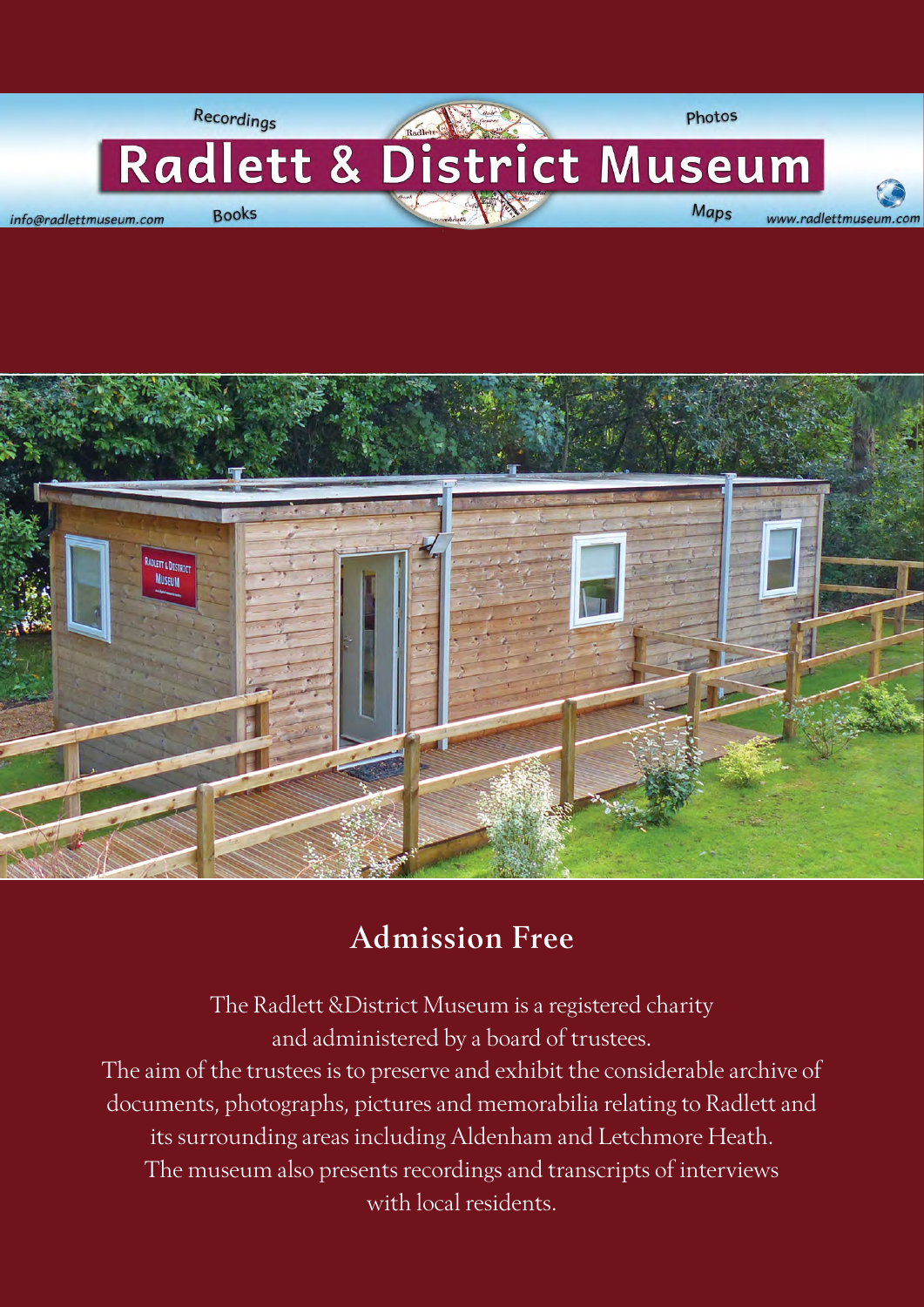We welcome visitors to the Museum during published opening times. Schools and local groups are requested to notify us at least two weeks in advance of intended visits. Off-site exhibitions will be held from time to time. Talks and presentations are also offered on request.

Apart from the permanent displays, themed exhibitions (for example: Schools, Religious Establishments, Radlett in the First and Second World Wars, Transport) will be presented periodically.

We may be contacted:

- During opening times at the Museum (see over for details)
- Email: info@radlettmuseum.com

Website: www.radlettmuseum.com

We thank the following for their support:





John Apthorp CBE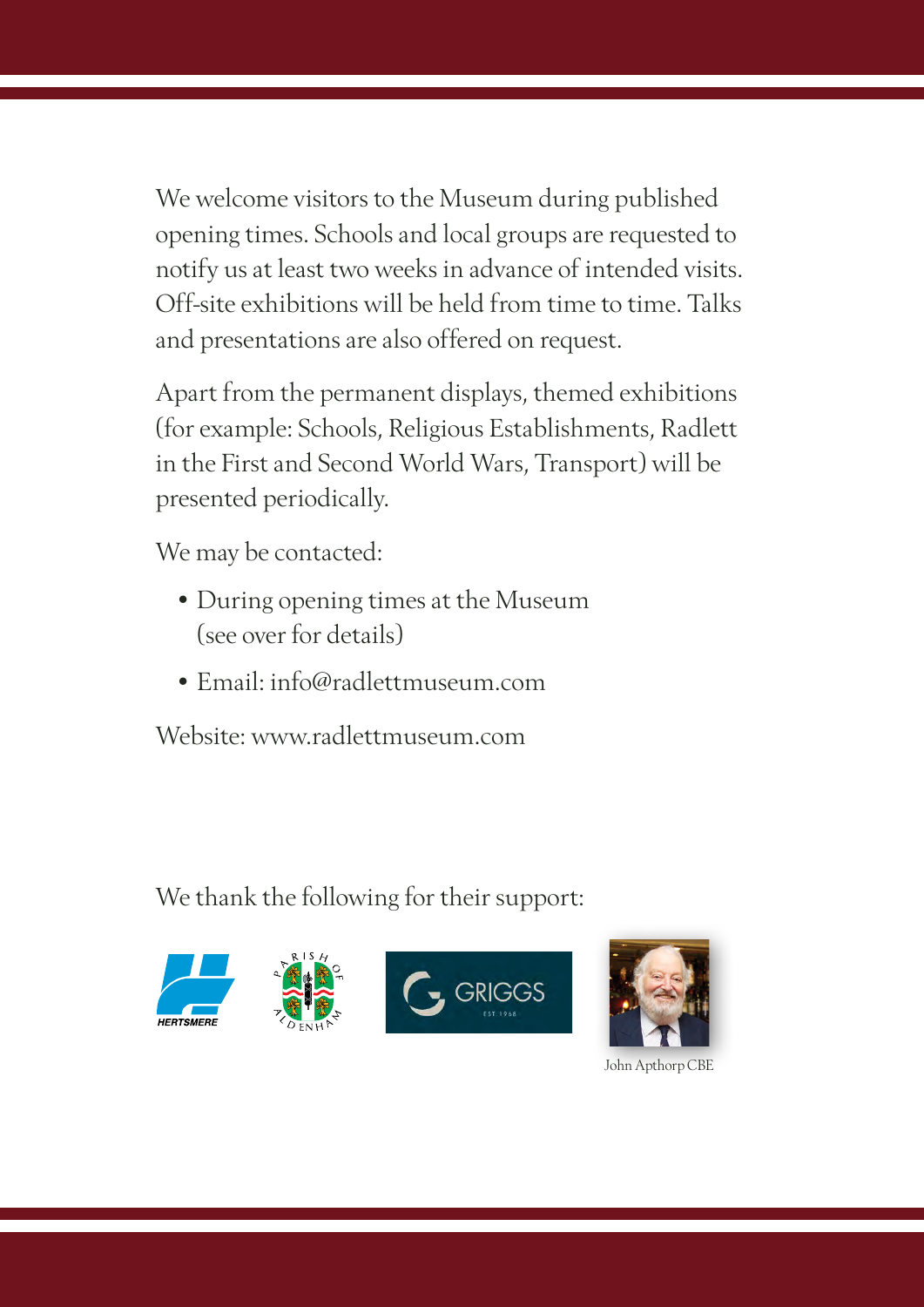# United Fr Ń Scrubbitts Wood **Radlett** m.  $\frac{1}{2}$  & lion Hall 100 ett & District Museum 2020

VISITOR INFORMATION

# Address

Rear of the Radlett Village Institute, 413 Watling Street, Radlett, WD7 7JG

# Opening times

Wednesdays and Saturdays from 10am until 12 noon

## Facilities

Car parking behind the Village Institute - alongside the Museum - and in Newberries Car Park

Wheelchair access into the Museum